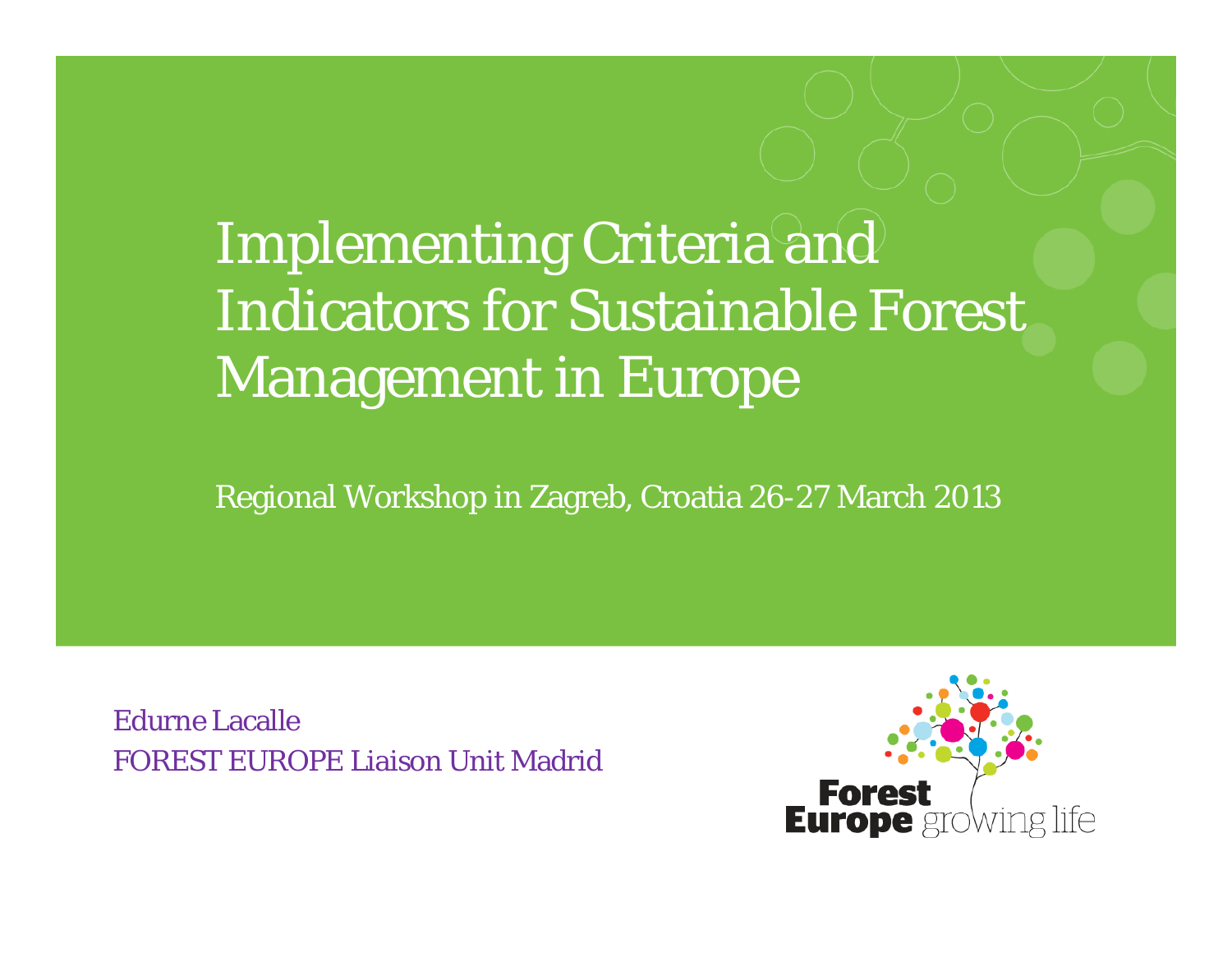### In the Oslo Ministerial Decision: European Forests 2020, paragraph 24 a, the ministers decided on:

Further development of sustainable forest management and its tools

Responding to increasing attention and new scientific knowledge on the multiple roles that forests and sustainable forest management play in tackling global challenges, FOREST EUROPE will step up efforts and further consolidate the pan-European policies and tools for sustainable forest management, taking into account biodiversity and climate change commitments, emerging threats to and pressure on forest resources as well as the role of forest owners.

*IMPLEMENTING CRITERIA AND INDICATORS FOR SUSTAINABLE FOREST MANAGEMENT IN EUROPERegional Workshop in Zagreb, Croatia 26-27 March 2013*

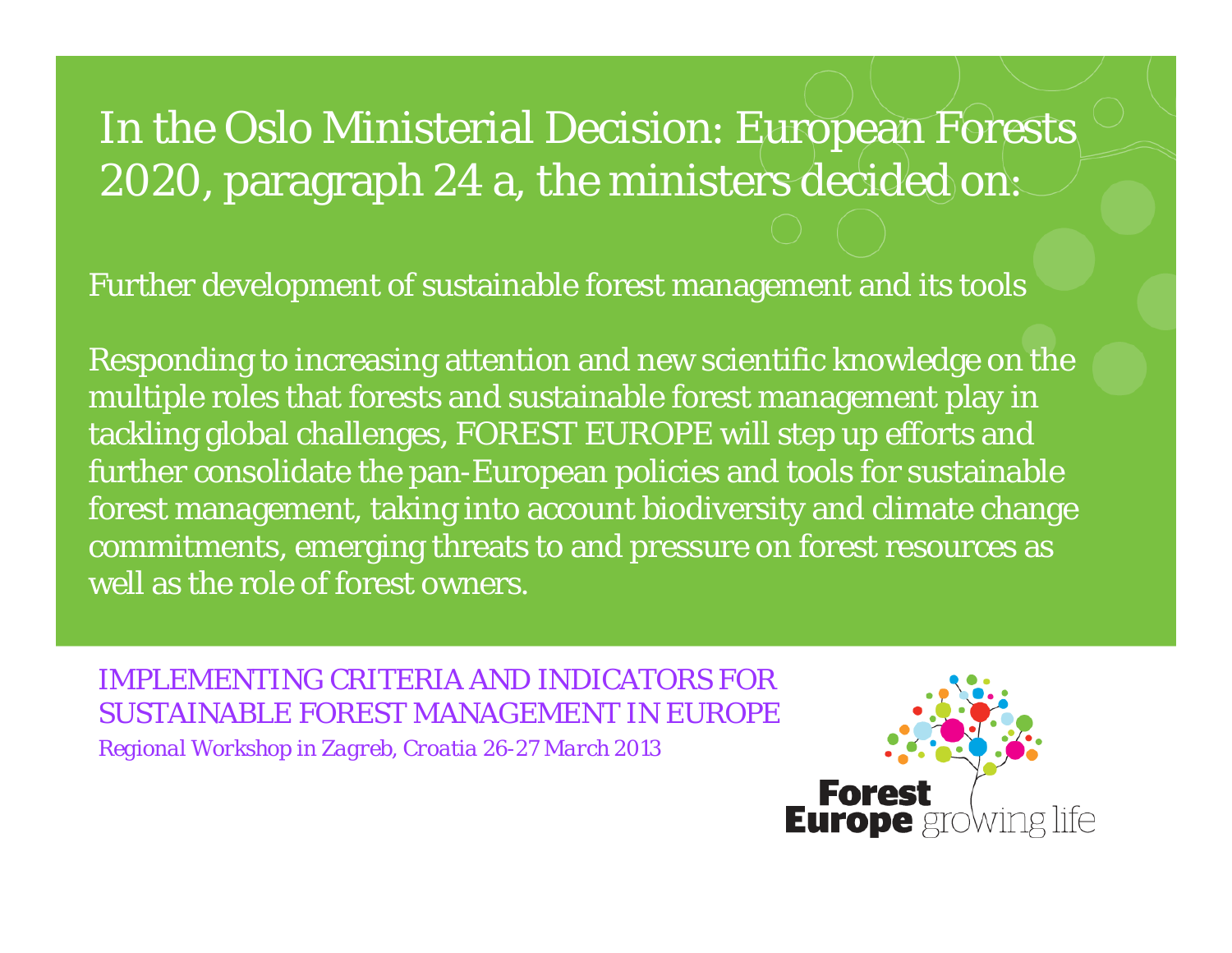### FOREST EUROPE Work Programme

#### *1. Further development of sustainable forest management and its tools*

This action is an overarching element interlinked with the other actions in the work programme. It should build on and respond to the other actions, and also contribute to better coordination of policies and tools on forests and forest management at pan-European, European Union and national levels, including the development of a legally binding agreement on forests in Europe.

*IMPLEMENTING CRITERIA AND INDICATORS FOR SUSTAINABLE FOREST MANAGEMENT IN EUROPERegional Workshop in Zagreb, Croatia 26-27 March 2013* 

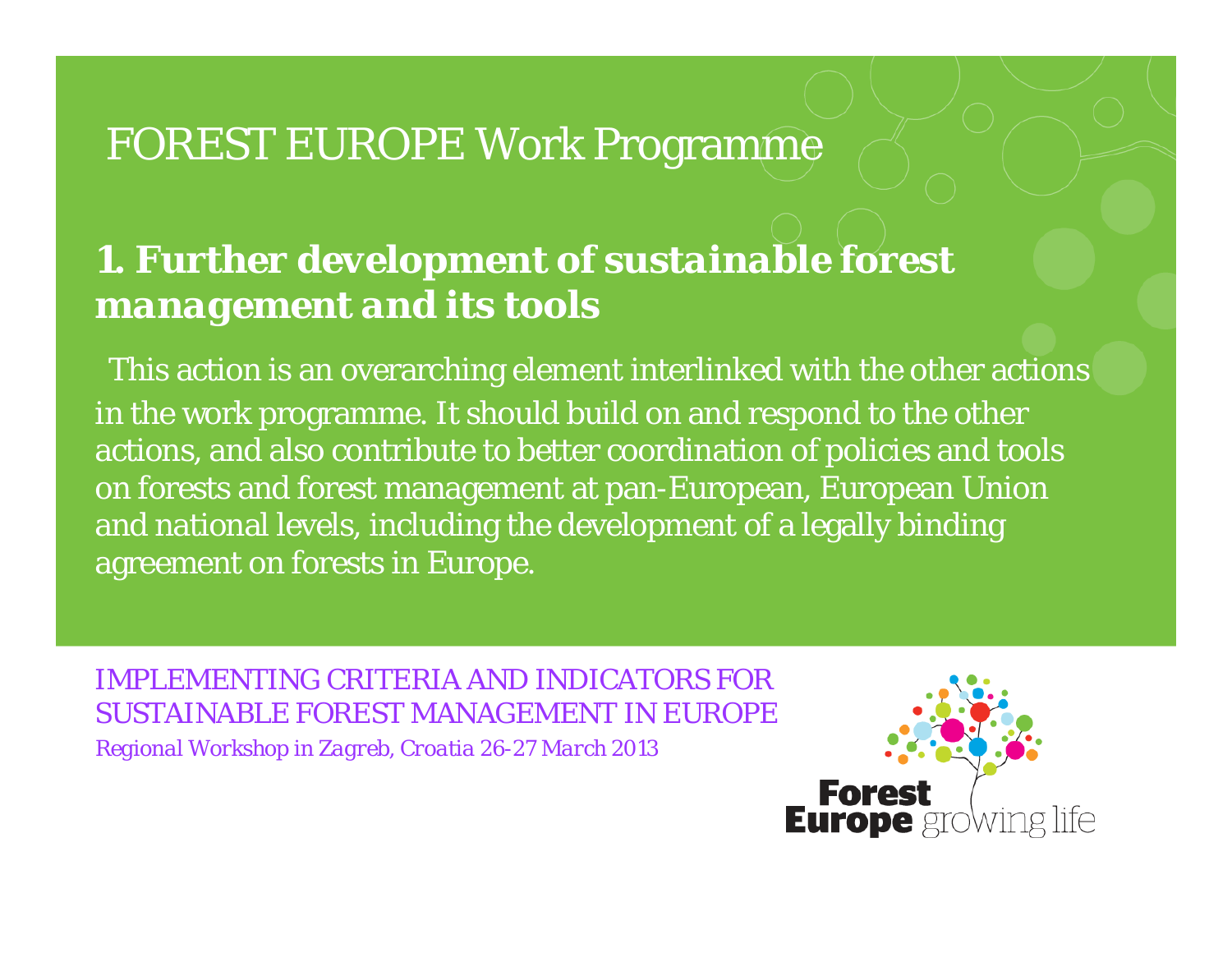To facilitate coordination and consolidation of forest policies, the further development of sustainable forest management and its tools should:

•Feed into the work by the Intergovernmental Negotiating Committee (INC) for a legally binding agreement on forests in Europe, e.g. on terms and definitions as well as reporting requirements.

•Facilitate further improvements in forest monitoring and reporting, including measurement of achievements on Goals and 2020 Targets for European forests.

•Identify differences and resemblances between concepts: sustainable forest management; sustainable use; sustainable management.

•Address new commitments and current challenges in a proactive and strategic way, in order to attain the full potential of forests and seize emerging opportunities and new knowledge

•Build on former FOREST EUROPE work, e.g. the Working Group on "Sustainability Criteria" for Forest Biomass Production, including Bioenergy, as well as other ongoing efforts.

•Be based on experiences in the preparation of the State of Europe's Forests 2011 report (quantitative and qualitative indicators) and respond to the possible common data collection with FAOs FRA 2015 for quantitative indicators.

*IMPLEMENTING CRITERIA AND INDICATORS FORSUSTAINABLE FOREST MANAGEMENT IN EUROPE*

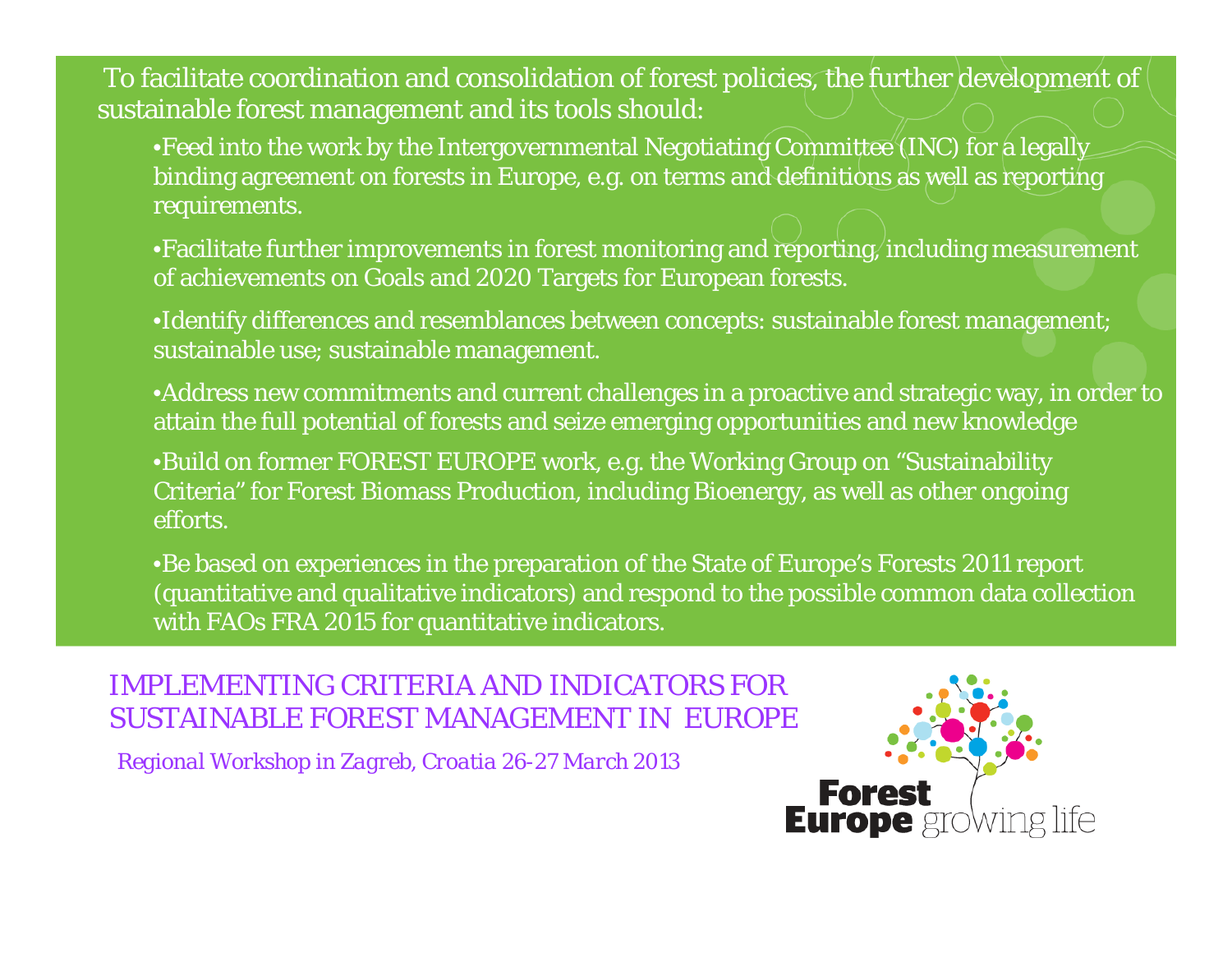#### EXPECTED OUTCOMES OF THIS ACTION ARE:

The consolidation of pan-European policies for sustainable forest management, <sup>a</sup> further improvement of the pan-European Sustainable Forest Management Guidelines and an updated and focussed set of pan-European indicators, including the related background information (Vienna 2002), and possibly other tools for sustainable forest management.

*IMPLEMENTING CRITERIA AND INDICATORS FORSUSTAINABLE FOREST MANAGEMENT IN EUROPE*

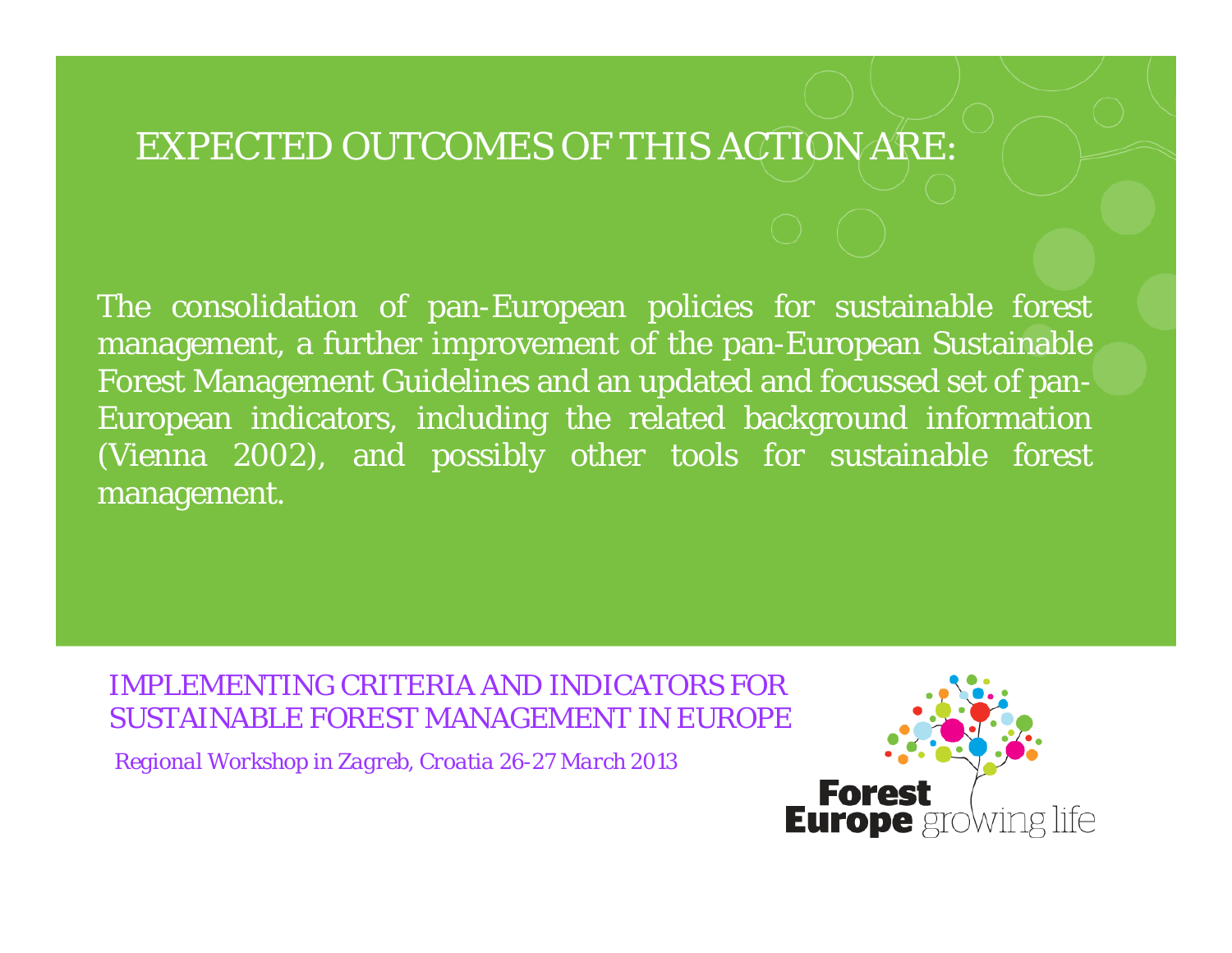#### *1.1 State of art:*



FOREST EUROPE and EFI are working on the "State of the art" of the Implementation of former decisions on SUSTAINABLE FOREST MANAGEMENT in monitoring and reporting

*IMPLEMENTING CRITERIA AND INDICATORS FORSUSTAINABLE FOREST MANAGEMENT IN EUROPE*

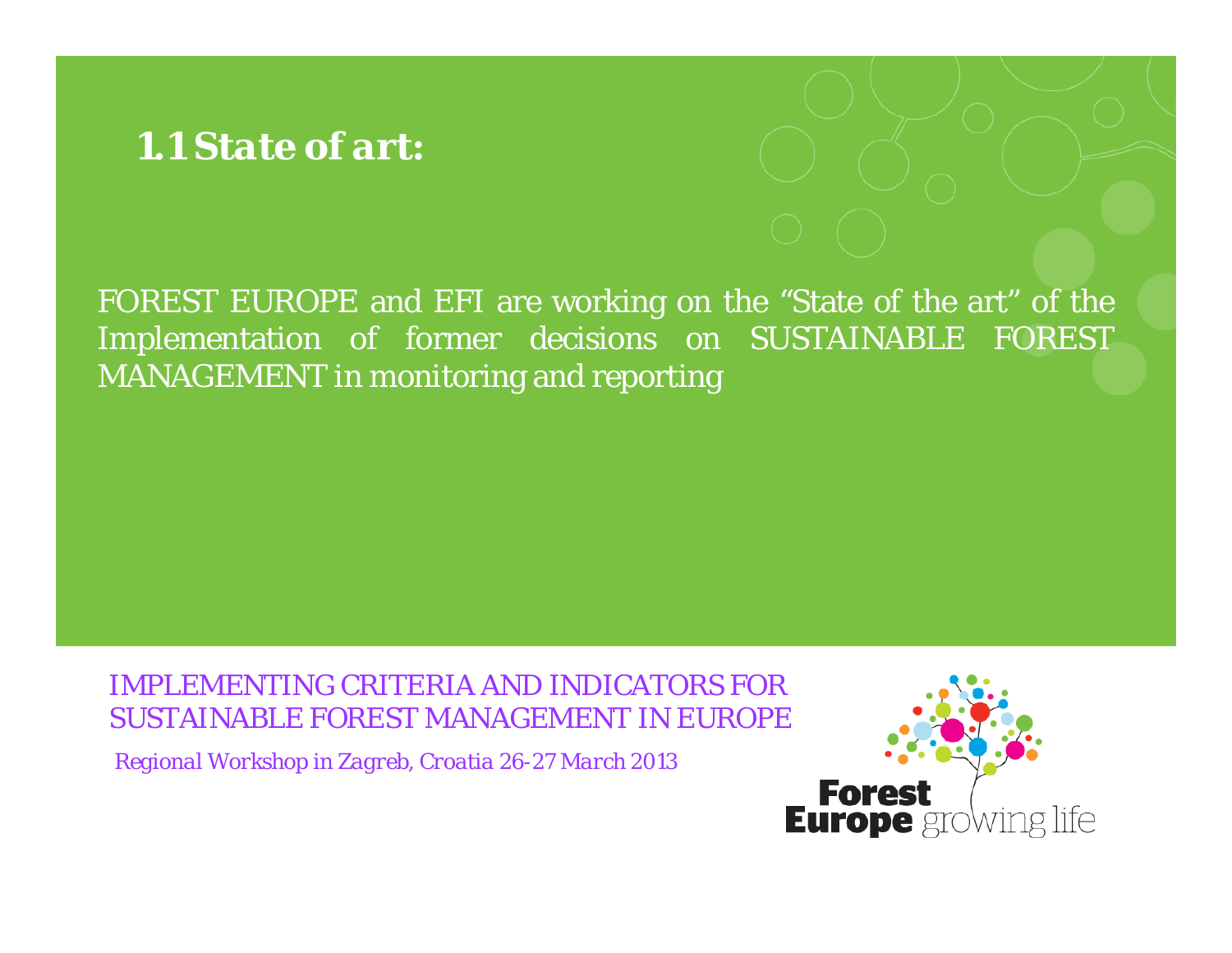#### *1.2 Expert group to propose improvements in tools for SFM(Madrid, 26 November 2012)*

#### *OUTCOMES*

- There is no need to revise the concept/definition of SFM
- -A more proactive communication is needed as well as to put SFM in a practical level.
- -Main tools to be updated: the Operational Guidelines, mainly for verification and certification, and the C&I, for implementation and communication. -Demands to be addressed: energy, biomass, biodiversity, climate change... -Link with the LBA process. In line with the developing of C&I to follow the LBA commitments and also the Oslo decision 2020.

*IMPLEMENTING CRITERIA AND INDICATORS FORSUSTAINABLE FOREST MANAGEMENT IN EUROPE*

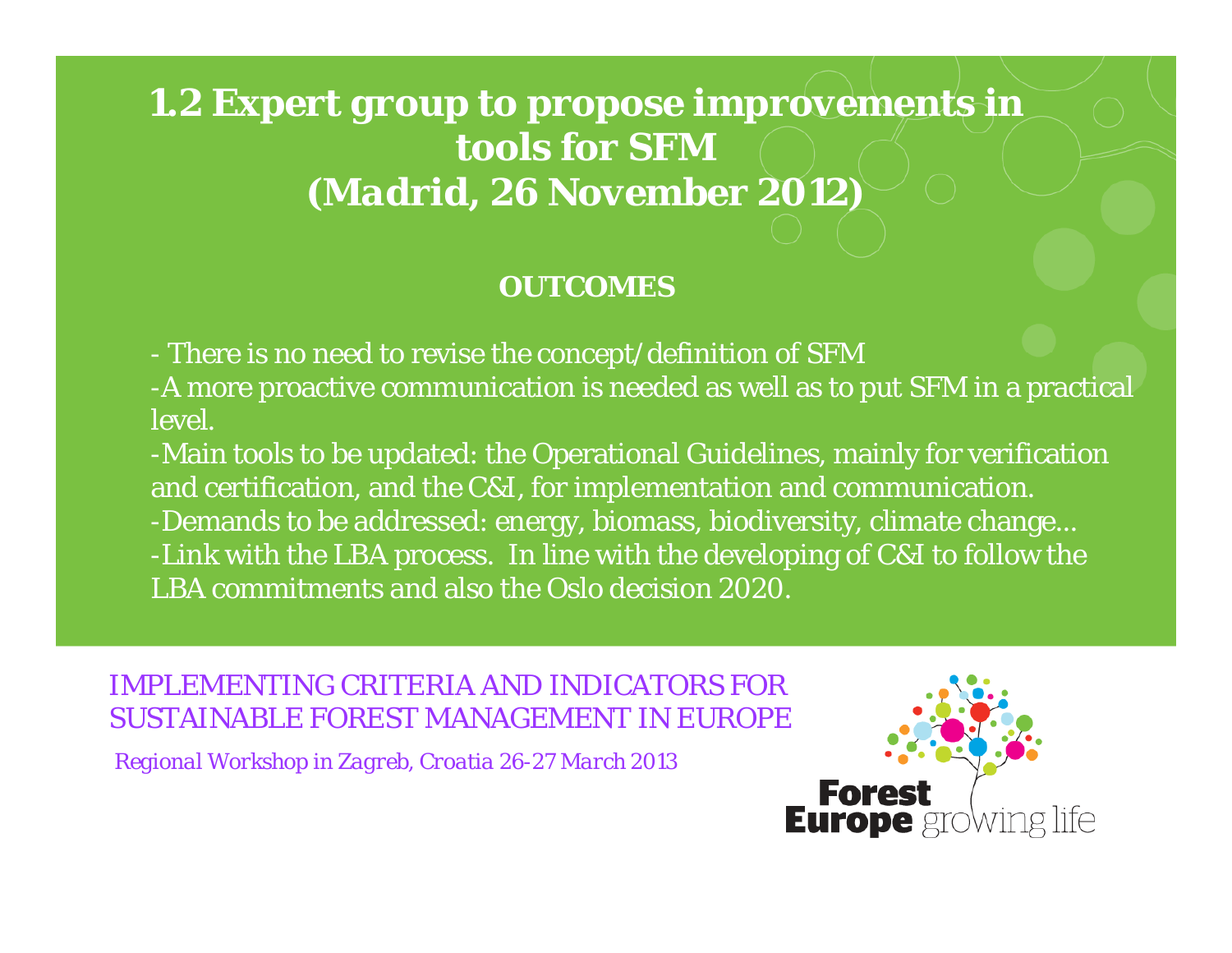#### **Ideas on how to further develop the work based on the on-going work on the State of Art and the first meeting of the Expert Group**

1. Develop a background paper – expertise input melting: Sustainable Criteria Biomass, and addressing the new developments on Biodiversity, Climate Change, Biomass, etc.

2. Consultant group / Ad-hoc group of 3-4 people to brainstorm the basis of work for the expert group. This group will be formed by experts from: UK, FI, EC, EFI

3. Expert Group: to have 1 or 2 meetings of the expert group till beginning 2014

*IMPLEMENTING CRITERIA AND INDICATORS FOR SUSTAINABLE FOREST MANAGEMENT IN EUROPE*